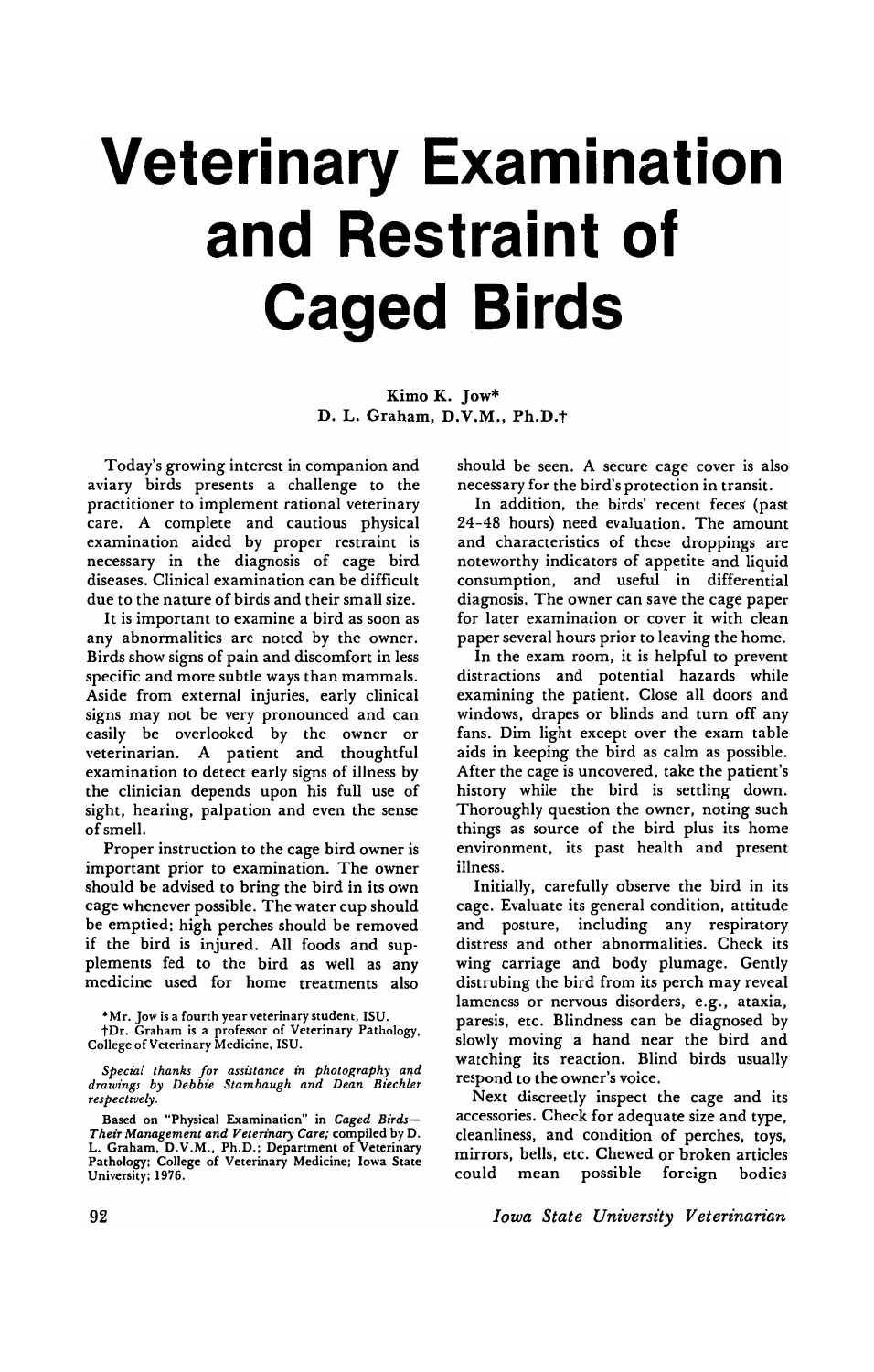swallowed. Look for the presence of mites or lice in the cage and its cover.

Proper restraint of a companion bird should not result in accidental death of the patient if reasonable care is exercised. However, a severely stressed bird may resist restraint, and the examination should be stopped in extremely critical cases. In most cases the owner shouldn't be asked to catch and hold the bird as many are reluctant and inexperienced in doing so and often end up exciting or injuring the bird.<sup>8</sup>

Before catching the bird, remove perches and other impedimenta from within the cage. The subject should be approached slowly and then caught quickly, quietly, and gently. Small birds (canaries and parakeets) are best held bare-handed. Gloves are clumsy and impair the sensitivity of grasp. The bird should be held with its back cupped in the palm of the hand and the head positioned between the index and middle fingers (Figure 1). An improperly held bird can be suffocated by restriction of its sternal movements (Figure 2). To avoid suffocation, the sternum needs free, full excursion for normal respiration as illustrated in Figure 3.



Fig. I: Proper restraint of a small bird (parakeet).

*Issue No.3, 1978* 



Fig. 2: An improperly held small bird (parakeet).



Fig. 3: Restraining a parakeet, allowing free sternal movements.

Other variations of restraint include holding a towel around the bird for the examiner's protection and to prevent injury to the bird's feathers, wings and legs.<sup>5</sup> One can also roll the bird in a newspaper or cloth tube or even restrain it within the sleeve of a lab  $\cot -$  these techniques are useful in handling larger birds.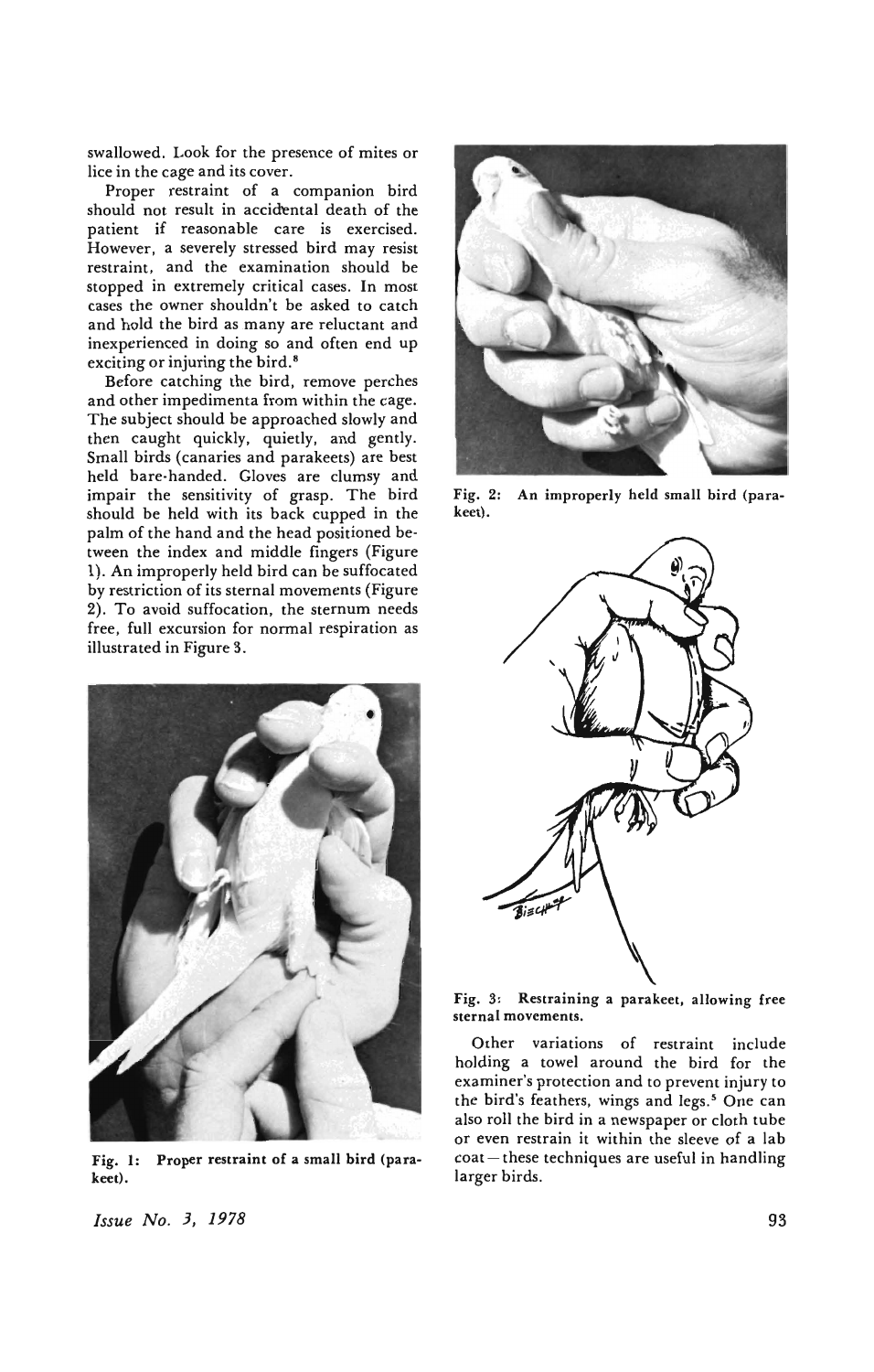

Fig. 4: Proper restraint of a large parrot.

Restraining larger psittacines (parrots) demands skill and caution since they are hazardous with their claws and beak. Heavy work gloves are needed to grasp the head and feet. An assistant is helpful in distracting the bird and covering it with a towel before grasping. Catch the bird against a solid surface. securing the head and neck plus restricting the wings in the palm of one hand. The other hand must firmly but gently hold the feet (Figure 4). A soft durable towel may be used instead of gloves. Again. *never*  restrict movement of the sternum.

With the bird in hand. the examination should be rapid but complete. Larger birds take longer to examine and an assistant can help with the restraint. Appropriate instruments for close-up examination include a binocular loupe. a Brown-Adson thumb forceps. a paper clip for use as an oral speculum. and a stethoscope.

# Indentity of Bird

Note the color and other markings of the bird. If possible. determine its sex. Depen· ding upon the species. several criteria can be

used; however. none are infallible. Check the type of legband (plastic or metal) on the bird. Record its color and number for future indentification purposes.

## *General Bodily Condition*

Palpate the pectoral muscles and note how convex or concave they are (Figure 5). The degree of breast musculature is important. Sufficient musculature in sick birds usually indicates a relatively short illness. In comparison. atrophied musculature generally indicates a more chronic disease . A prominent keel bone indicates muscle atrophy.

If much subcutaneous fat is palpated. differential diagnosis would include obesity or xanthomatosis. Obese parakeets (budgerigars) are common and dyspnea due to fat impingement upon the air sacs is possible. Examine for skin flexibility and note whether the eyes are bright and alert or dull and partly closed.



Fig. 5: Palpating a parrot's breast and leg musculature.

*Iowa State University Veterinarian*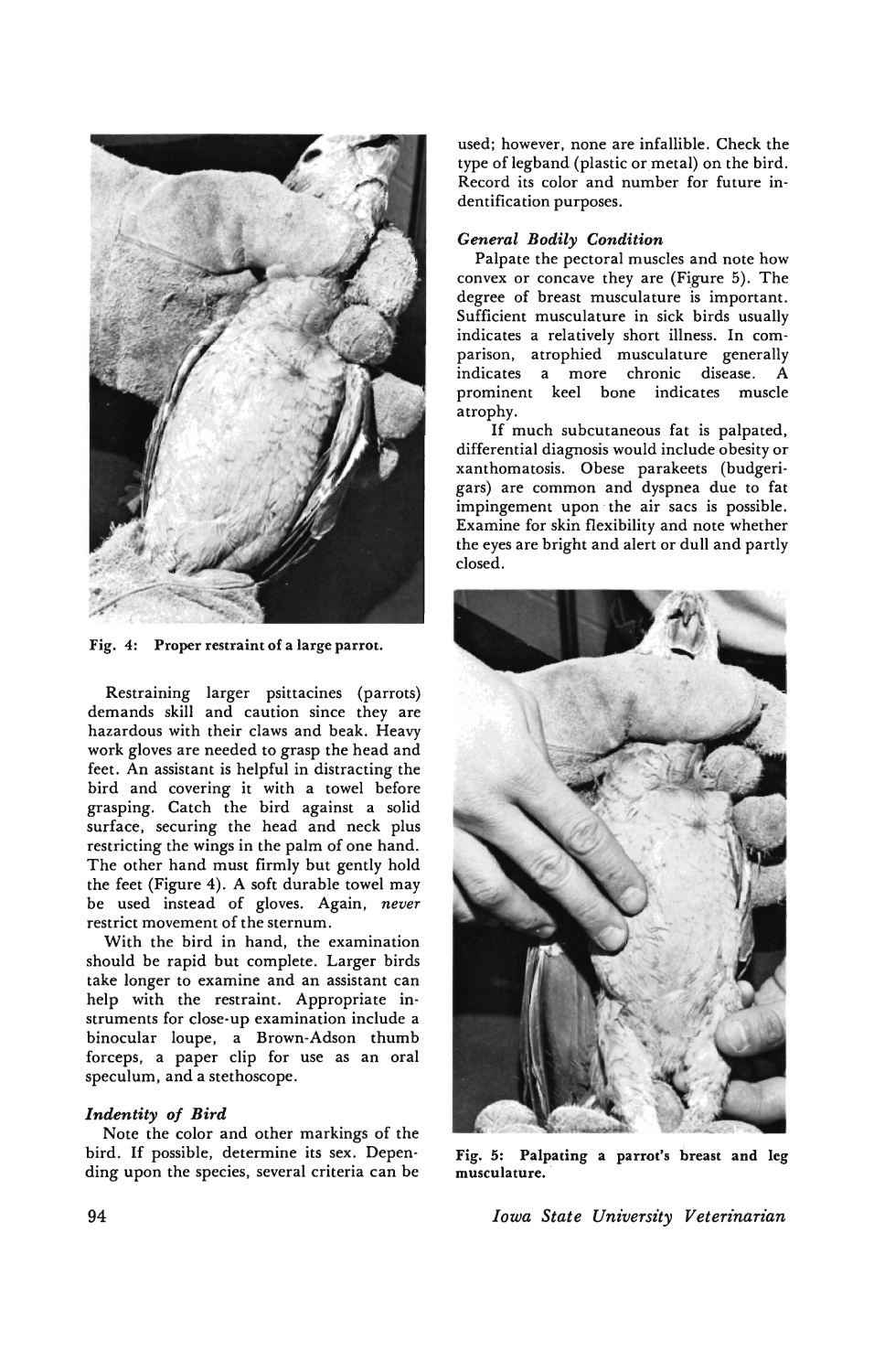## *Skeleton*

Carefully palpate for abnormal joint and bone conditions in the bird (Figure 6). Check for limb bone fractures and luxations or deviations of the keel.



Fig. 6: Digital palpation of wing joint (elbow) in a parrot.

### *Plumage and Skin*

The veterinarian should pay close attention to the feathers and skin. Feather disorders include alopecia, abnormal or broken feathers, active feather regeneration, and variable amounts of down density. A poor diet can produce a severe feather loss. Mites on the cere, legs, and vent are a common skin problem and are easily detected in skin scrapings. For detection of quill or follicle mites several body feathers may be plucked and examined.

The uropygial or preen gland, located above the base of the tail, is examined along with the bird's back feathers. This oil gland is absent in some psittacines while small in others (Figure 7). Larger birds (e.g. a crow in Figure 8) have a more noticeable uropygial gland. Signs of impaction, neoplasia, or infection should be noted.



Fig. 7: Uropygial gland of a parakeet.

*Issue No. 3, 1978* 



Fig. 8: Uropygial gland of a crow.

## *Head*

Close-up examination is aided with a pair of thumb forceps and a binocular loupe. Ectoparasites and other abnormalities can be revealed by teasing the feathers apart. The nares are observed for exudates or encrustations (Figure 9). Soiled or matted feathers near the nostrils indicate nasal discharge. Listen carefully to the respiratory sounds; a faint sneeze or clicking sound can be signs of respiratory diseases. Swellings around or near the eye suggest conjunctivitis or sinusitis.



Fig. 9: An unhealthy parrot: note nasal discharge and crustations\_

The cere is a prominent structure in some birds, especially the budgerigar. Male budgies (the wild type and most dark-eyed mutants) older than 4-6 months have blue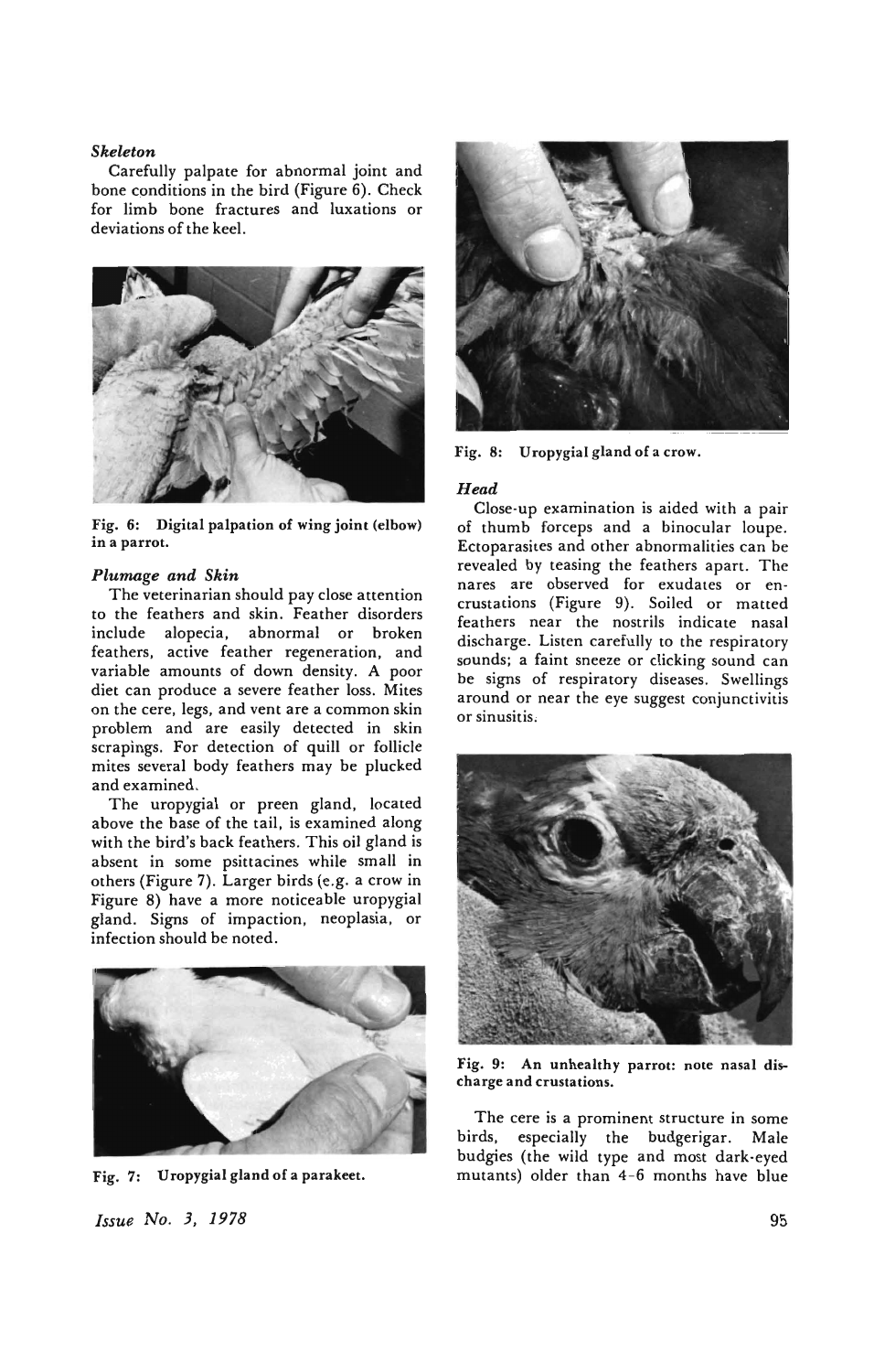ceres, unlike the females which have light pinkish-tan to brown colored ceres. An occasional abnormality, most often seen in female budgies, is brown hypertrophy, a callus-like thickening of the cere. The cere is also prone to inflammation associated with nasal discharges or injuries, and especially in budgies, Cnemidocoptic mite infestation ("sealey face").

The bird's bill is inspected for tumors, cracks, splits, length and curvature (trimming may be necessary), and malocclusion. Surface pitting of the bill along with crusted nares is usually caused by mange. A pair of small thumb forceps or a paper clip makes an ideal oral speculum for examining small birds, while larger forceps or a small animal speculum is good for larger birds. Examine the tongue for abscesses or tumors and check for stomatitis and pharyngitis.

The auricular openings lack a pinna (Figure 10). Primary diseases of the ear are rare in birds.

# *Neck and Crop*

An empty crop is normally not palpable. Note signs of crop impaction, thickening (e.g. ingluvitis due to *Candida,* Vit. A deficiency, capillariasis and tumors).



Fig. 10: Examination of the auricular openings (parakeet).



Fig. **11:** Ascultation: dorsolateral thorax.

# *Thorax*

Check for presence of tumors. Ascultation of heart and respiratory rates are of limited value, since normal rates can vary considerably. Figure II shows the positioning for ascultating dorsally on the vertebral ribs, adjacent to the wing. The heart rate of small birds is very rapid (250-500 beats/min.), while respiratory sounds are difficult to localize except in large birds. Differentiation and localization of respiratory rales is often of questionable accuracy.

## *Abdomen*

Fluctuant swellings suggest possible cysts (oviduct, ovarian) or ascites (cardiac or hepatic diseases). Firm swellings can indicate neoplasia (kidney, gonad, liver), gastric impaction, hepatomegaly or a retained egg. The vent should be examined for a possible prolapse; hernias are usually adjacent to the vent. Ascultation of the abdomen is best performed on the midline just caudal to the sternal margin (Figure 12).

*Iowa State University Veterinarian*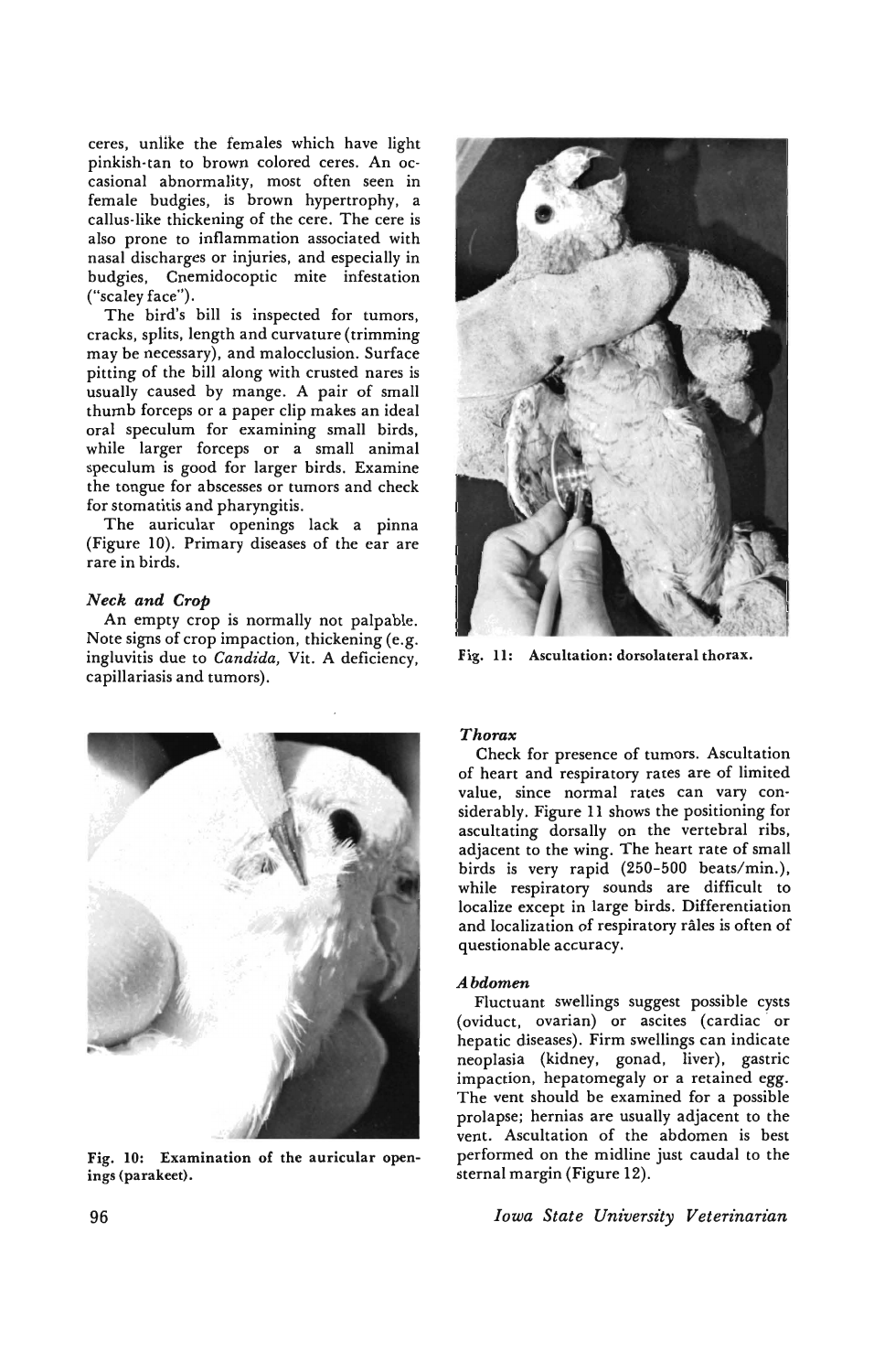

Fig. 12: Ascultation: midline, caudal to sternal margin.

# *Limbs*

The wings are the site of most tumors (commonly connective tissue neoplasms). Investigate joint swellings (gout. arthritis. bumblefoot); check for signs of paresis or paralysis. and palpate the musculature. Edematous regions have a number of etiologies. e.g. , cardiac failure. abdominal tumors and hepatic lesions.

Mite lesions ("sealey leg" due to *Cnemidocoptes pilae)* are noticeable on the legs and feet. Trim overgrown or deformed claws. and adjust or remove leg bands if abrasive or too tight. Dietary deficiencies or imbalances can cause paralysis ("curley toe" due to riboflavin deficiency).

# *Blood Sampling and Parenteral Injections*

The breast musculature is a routine site for 1M injection of anesthetics (Figure 13).

*Issue No.3, 1978* 

Venipuncture is commonly performed in the right jugular vein (Figure 14). The loose skin of the neck is the preferred site for hypodermoclysis.



Fig. 13: 1M injection into a parakeet's breast muscles.

Blood samples can be taken from the wing vein (Figure IS) or easily obtained by clipping a toenail and collecting blood with a microhematocrit tube. Minimal restraint of



Fig. 14: Blood sample: jugular vein (parakeet).